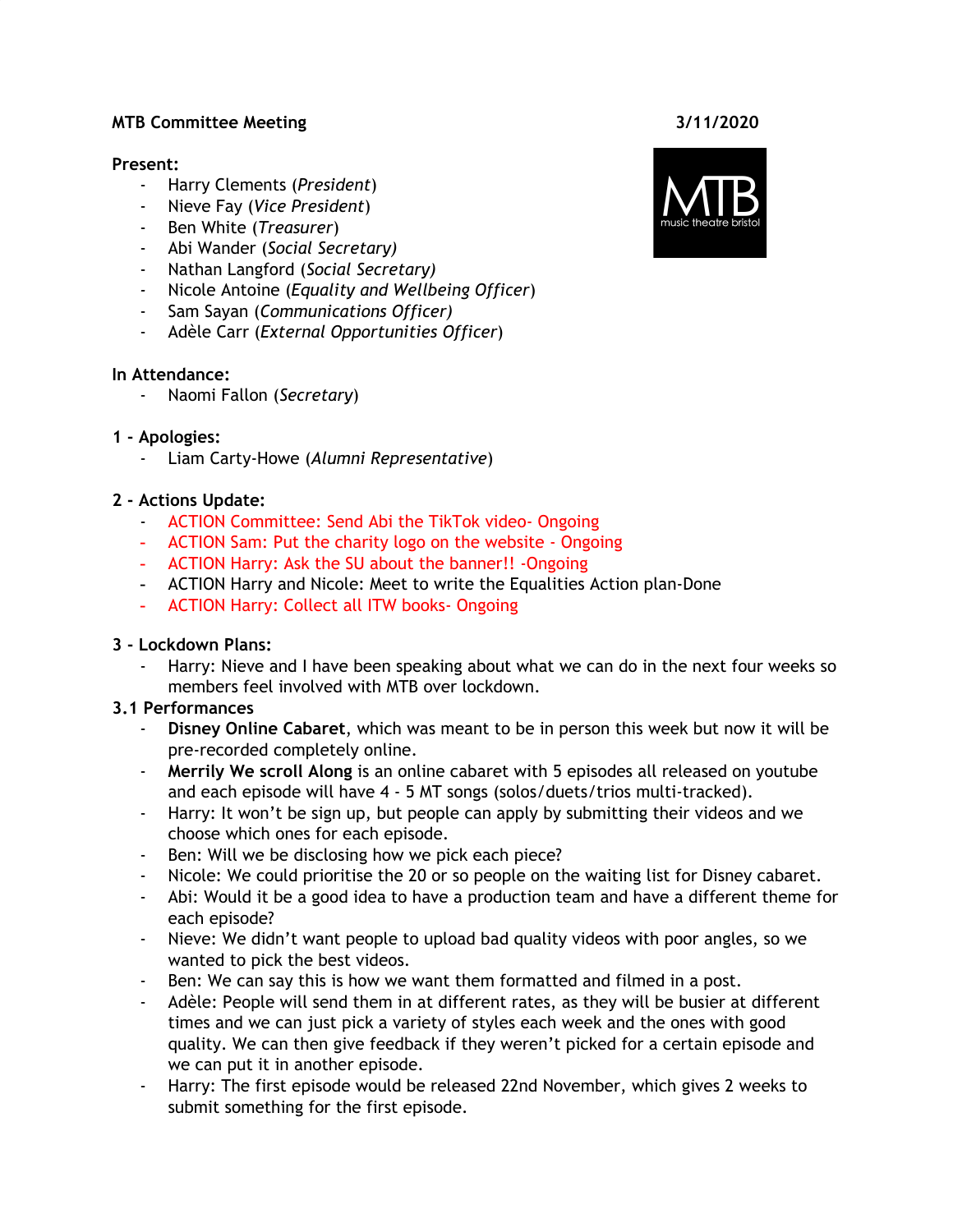- The episodes will then be running until up to christmas, so will give members something to work on!
- Harry: We were originally hoping people could film in the Pegg, so maybe after lockdown that could be a possibility.
- **Newbies Multitrack** great way to get lots of freshers involved.
- This can be worked on throughout lockdown and released in December.
- Harry: I also really want to do an alumni online cabaret and hopefully Liam should be happy to coordinate!
- The committee agreed this is enough performance opportunities during lockdown, as we don't want to overwhelm people with filming videos.

## **3.2 Workshops**

Harry: Two workshops over this month is a good number, with an acting through song workshop over zoom, as we have a lot of time now to put them on now!

# **3.3 Socials**

- Harry: A lot of online socials count towards the Balloon Accreditation scheme- Non drinking and fundraising socials!
- Abi: We're keen to do a watch party on Netflix, but feedback has said to stay away from long quizzes.
- Nieve: One social a week over lockdown sounds good!

# **3.4 Wellbeing**

- Harry: It would be nice if Nicole could collate wellbeing services to post to members so they can easily find services.
- Abi: A statement that encourages members to stick to the lockdown to show we support the lockdown.
- Harry: Also going to put out a newsletter to keep people posted on what we're doing during lockdown.

# **4 - Treasurer's Report:**

- Ben: The main thing is we have 60 new members in October!
- The only expenses this month have been Merryl's workshop and the things bought for the social which Abi needs to be reimbursed for.
- Loco Klub refund has come back into the account!
- Krakow has been repaid!!
- Ben: We're in a good position money-wise getting back to pre-covid levels of money!
- The charity has not got back yet to Ben as they're probably very busy and Harry needs to pay in the charity money to the finance office someday when it opens again.

# **5 - Balloon Accreditation Scheme:**

- It's going really well, 6 have been approved! On track to get 8/9 at christmas, which is over half!
- Feedback has been approved thanks to Nicole! They loved the action plan from the equalities and diversity form <3
- Things to do this term are non drinking socials x2, a fundraising event and the strategic plan.
- Still need to get the banner!

# **5 - Workshops Update:**

- Adèle: We were planning on having an in person one, but it was pushed back for the disney cabaret and now things have obviously changed.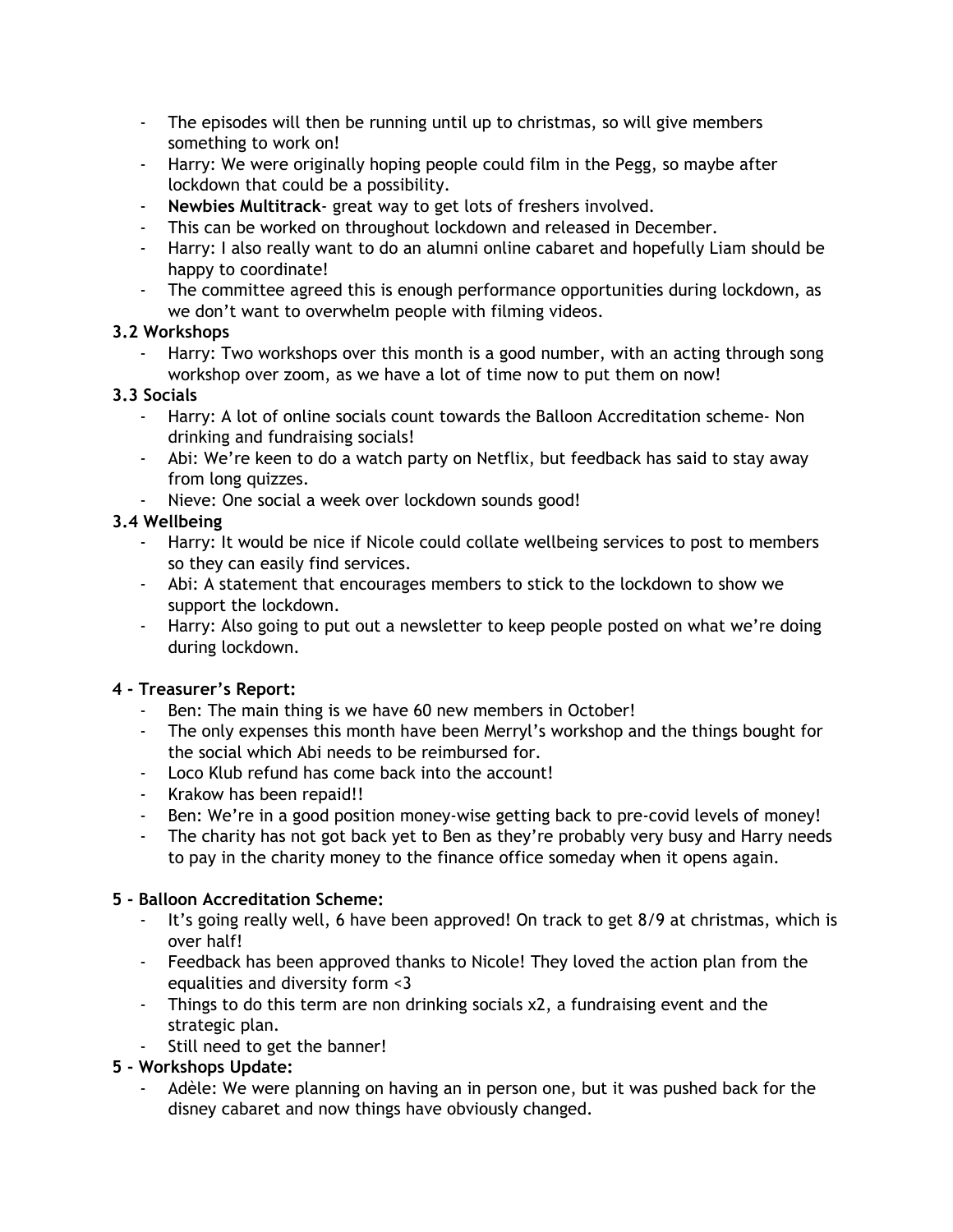- Going to try to get two singing workshops in. A lady has messaged about a zoom acting through song workshop and another person has sent Harry some information!
- It also would be good to have one zoom dance workshop.
- Adèle: I would also like to see if people would be interested in a 30-45 min cardio/stretch session to keep people moving to MT tunes!
- The committee agreed that this is a really good idea!
- Nicole: It also would be really good for wellbeing!
- Adèle: I also really want to have the audition prep workshop in person before Showcase auditions, but will depend on whether Showcase auditions are this term.

## **8 - Socials Update:**

- Abi: We made the decision to cancel the social at the Den and Terrace. A lot of planning went into the scavenger hunt, but it will be great for a future social.
- Den and Terrace are happy to have us for another social!
- Harry: It was a great call to call it off and a very sensible decision!
- Abi: Do people want to do a meet the committee social while there is not much on at the moment? Freshers can come along and ask questions so they can get to know other freshers as well!
- Ben: On zoom you can run it like freshers fair with breakout rooms.
- Abi: We can also do Among us if Ben could set that up!

## **9 - Society Diversity:**

- Harry and Nicole went through answers to the survey to make the action plan, which we have been speaking about for a few months now.
- Nicole: I've been speaking to someone who's part of the disability network about theatre and having a discussion and I can talk to her about opportunities in the future. We want to make sure MTB is approachable to make our society more inclusive.
- Nicole: I had to take a stand on some of the disney cabaret song choices, as if we are branching out to the BME network, we need to present ourselves in a positive way, so that people want to audition and sign up for things!
- Harry: In the disney cabaret we took out songs where the race or culture of character was mentioned in the lyrics.
- Nicole will be involved in the song selection processes for cabarets in the future!

## **10 - Website:**

- Sam: No developments this week, but over lockdown it will be done!

## **11 - Showcase V:**

- Harry: This is getting side lined at the moment due to the lockdown, but Nieve is keen to have auditions before christmas, but it's too early to say and lockdown may be extended :(
- We will decide over lockdown when these auditions will be.
- Harry: There is still a lot of time in jan/feb to put on a show! The main thing next term is adhoc room bookings, as it will be hard to rehearse to normal showcase standard with no adhoc room bookings.
- We can make contingency plans for everything if things don't go to plan.
- Nieve: We do have more weeks than usual to rehearse!